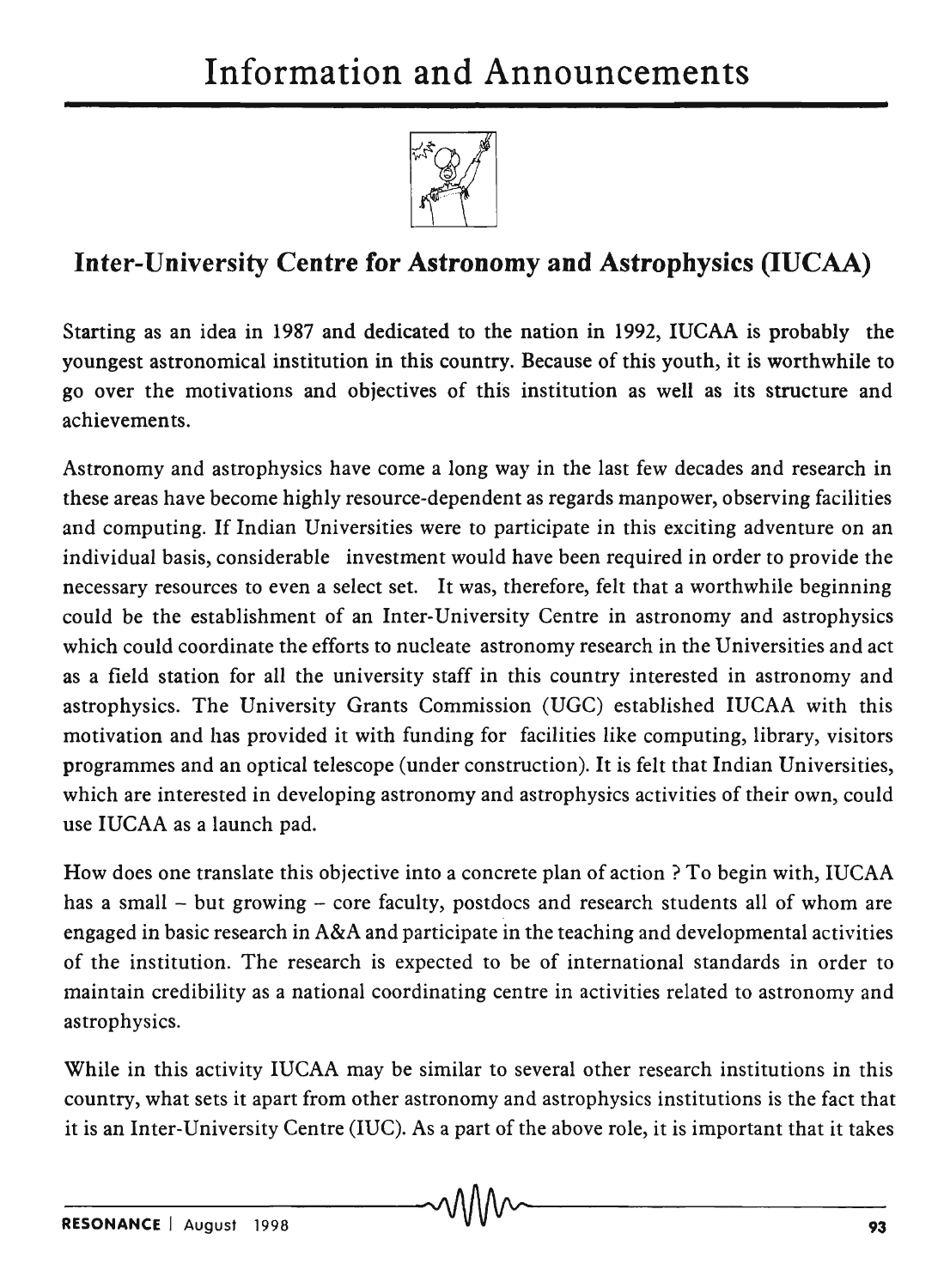

a lead in nurturing the culture of astronomical instrumentation and manpower training in astronomy and astrophysics in this country, especially in the university sector. IUCAA addresses this issue through several introductory and refresher courses at the university and college teachers' level. It also

holds several national and international conferences which members of the university sector are specially encouraged to attend. The participation of university faculty, in the national and international conference held here, is significantly higher than in similar conferences held elsewhere in India. IUCAA also organises lectures, seminars and minischools in university campuses all over the country with core faculty and postdocs of IUCAA participating actively. About 3 -4 such programmes are organised each year.

IUCAA also has an extensive visitors programme aimed at closer interaction between the members of the university sector as well as between the university faculty and other experts in the field. It has nearly 500 visitors on an average per year and the university faculty are specially encouraged to make use of the expertise of visitors from abroad or from other institutions during their stay. To formalise the visitors activity in a systematic way, it has introduced an Associateship Programme for university faculty. Among those who apply, about 20 members of the university sector are selected every year as associates of IUCAA and are invited to spend about 12 months in a period of three years during this associateship. Full facilities are provided as regards travel, lodging etc. as a part of this programme so that their visit can be as comfortable as possible. At present, IUCAA has seventy associates from about forty different universities and colleges. It is hoped that the Associateship Programme will eventually lead to nucleation of active astronomy and astrophysics research at different universities in this country.

As another step in this direction, IUCAA plans to set up a few Regional Centres in astronomy and astrophysics in different parts of the country, around already existing active research groups. These centres will help introduce greater coherence among the university faculty in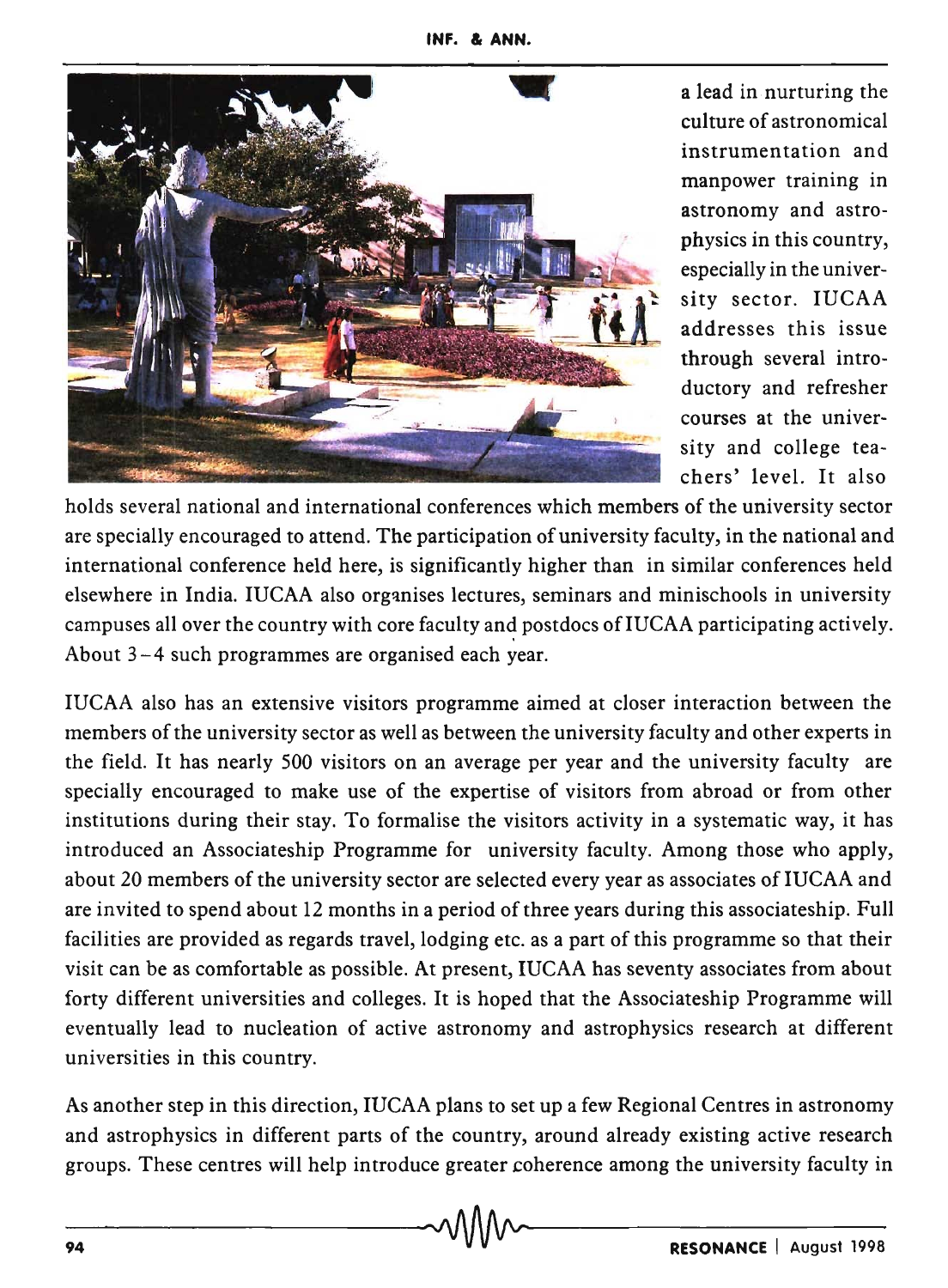the local region and will help them interact with IUCAA in a more coordinated and effective manner.

Finally, all these efforts tacitly assume that there is significant awareness and interest in astronomy and astrophysics in this country. While this is true to a certain extent, there is definitely scope for improvement. One possible way of enhancing this awareness in the community is through dedicated popular science programmes aimed at lay public and school and college students. IUCAA conducts a programme for school students in astronomy and astrophysics on two Saturdays each month and a project-oriented course during the summer vacation. These two activities, which have now been going on for five years, have been extremely successful and have drawn considerable amount of response from the schools in Pune.

It should also be noted that, by and large, observational facilities in India are not of international standard. To some extent this is because of inadequate training and motivation at the grassroot level in astronomical observation. IUCAA is currently building its own 2 metre telescope, to be located at Giravili (about 80 kms away from Pune). This telescopein addition to being used in active astronomy research - will also provide a hands-on opportunity for the university community to learn the nuances of optical astronomy. Such exposure and experience will foster, in the long run, progress towards cutting-edge research in observational astronomy as well.

At present, IUCAA has 11 core faculty members, 11 students and 8 postdocs. The research activities of this academic staff covers a wide span of subjects in different areas of A&A.

In cosmology, the focus of research in IUCAA is on the formation of large scale structures. Over the last few decades, observational results have constrained theoretical models for galaxy formation quite severely. This fact, as well as the rapid growth in computer technology which allows one to simulate the nonlinear phases of evolution, have made the study of structure formation a thrust area in international research. Both analytical modeling and numerical simulation of the universe are carried out at IUCAA in order to understand different facets of this problem.

In extra galactic astronomy, research concentrates around observations of quasar absorption systems, their spectral analysis and the study of morphology of galaxies. Members of IUCAA participate in international collaborations and do their observations either on telescopes abroad or at different sites in India. The data analysis is almost entirely done at IUCAA.

Another major area in which IUCAA is involved in several international collaborations is in